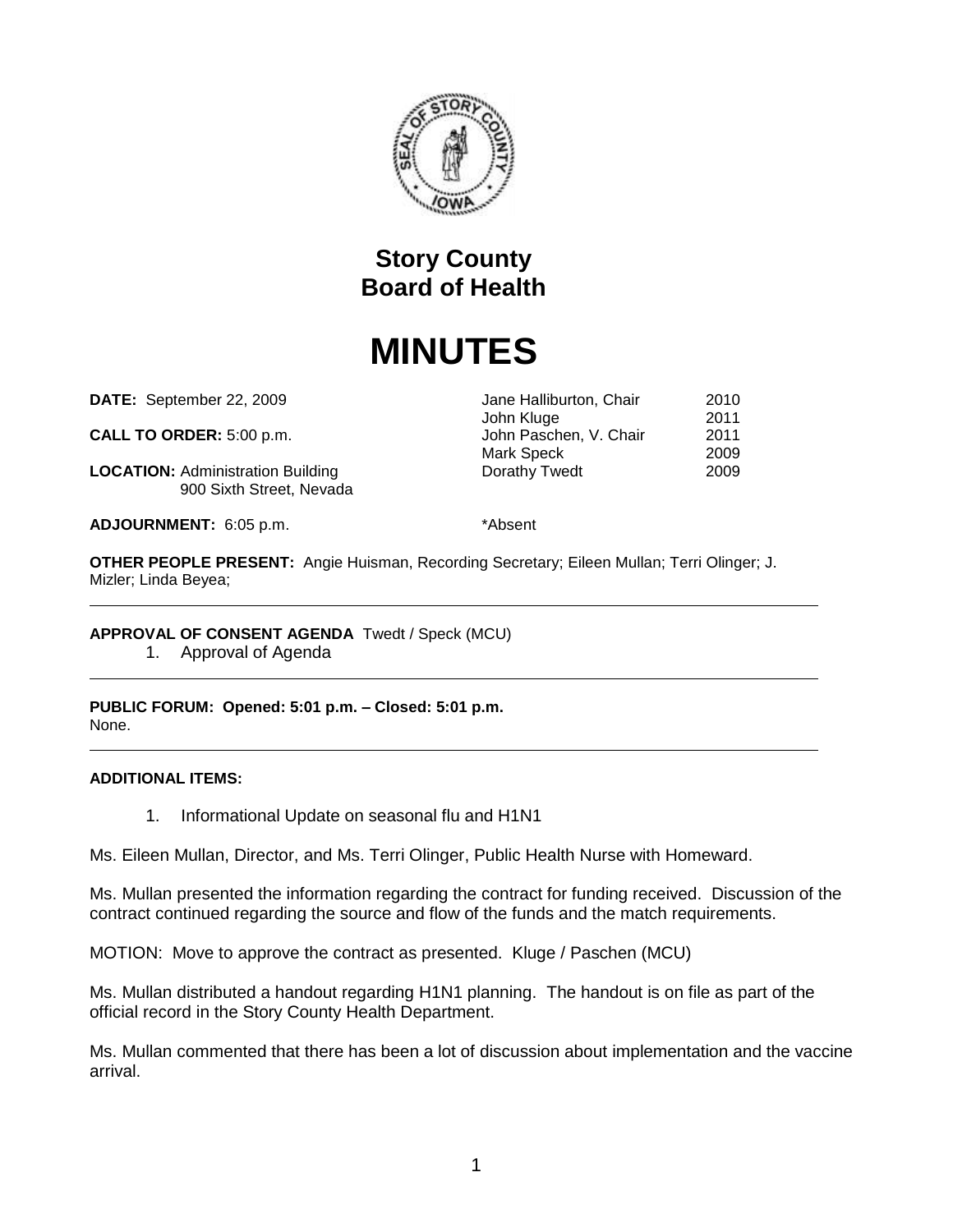Ms. Mullan summarized her discussions via conference call with the Iowa Department of Public Health (IDPH) including the anticipated schedule and amounts of vaccine to be received at different intervals as well as the recommendation that local public health work with private entities to dispense the vaccines.

Ms. Mullan noted that all vaccinations are to be entered into the IRIS system for tracking.

Ms. Mullan added that the first delivery of the vaccine is scheduled for the second week in October and they plan to be dispensing the following week.

Dr. John Paschen asked if the vaccine will be shipped directly to the clinics. Ms. Mullan affirmed.

Ms. Mullan noted that IDPH estimates it will take ten to twelve (10-12) weeks to vaccinate everyone in the priority group once vaccine arrives.

Ms. Halliburton asked for clarification that the information being described is specifically for the H1N1 vaccine. Ms. Mullan affirmed.

Ms. Halliburton added that the attention should also be given to getting seasonal flu vaccines as well as H1N1. Ms. Mullan agreed.

Ms. Mullan noted that the information is changing very quickly and that all information provided is subject to change as updates are received frequently.

Ms. Mullan pointed out the priority groups listed on the distributed outline. Ms. Halliburton asked if the groups were identified by the Center for Disease Control (CDC). Ms. Mullan affirmed.

Discussion regarding the priority groups continued.

Dr. Paschen asked for clarification to how the vaccine doses will be distributed. Ms. Olinger explained the calculations used to determine vaccine distribution, adding that if clinics are not using their doses they will be redistributed to other clinics.

Ms. Mullan summarized the proposal of the distribution of vaccine as presented in the handout.

Ms. Olinger and Ms. Mullan emphasized the recommendation by IDPH and CDC to begin vaccinations with schools.

Ms. Halliburton asked if the vaccination clinics at schools were proposed to be during the school day or in the evening. Ms. Olinger explained that they are giving each school their preference and that most prefer to hold them during school hours. Ms. Mullan added that most schools are planning ahead and sending home letters to parents to help get estimated amounts of participants. Dr. Kluge asked for the cost. Ms. Mullan clarified that the vaccinations will be free of charge. Dr. Kluge asked how the release forms were to be handled. Ms. Olinger clarified that the typical HIPPA restrictions would apply and that the vaccine information sheets will accompany the informational letter to parents. Ms. Dorathy Twedt asked if the vaccine would only be given if a signed release were received. Ms. Olinger affirmed, adding that verification will occur prior to vaccination. Mr. Speck asked about the entry into the IRIS system. Ms. Mullan explained the intent to have entry done after the clinic occurs. Further discussion regarding the coordination of the clinics at the schools continued.

Dr. Paschen asked for the estimated total vaccines to be received. Ms. Olinger replied that they could receive up to 28,000 doses in the first shipment, noting the challenges in planning due to not knowing definite information from IDPH yet.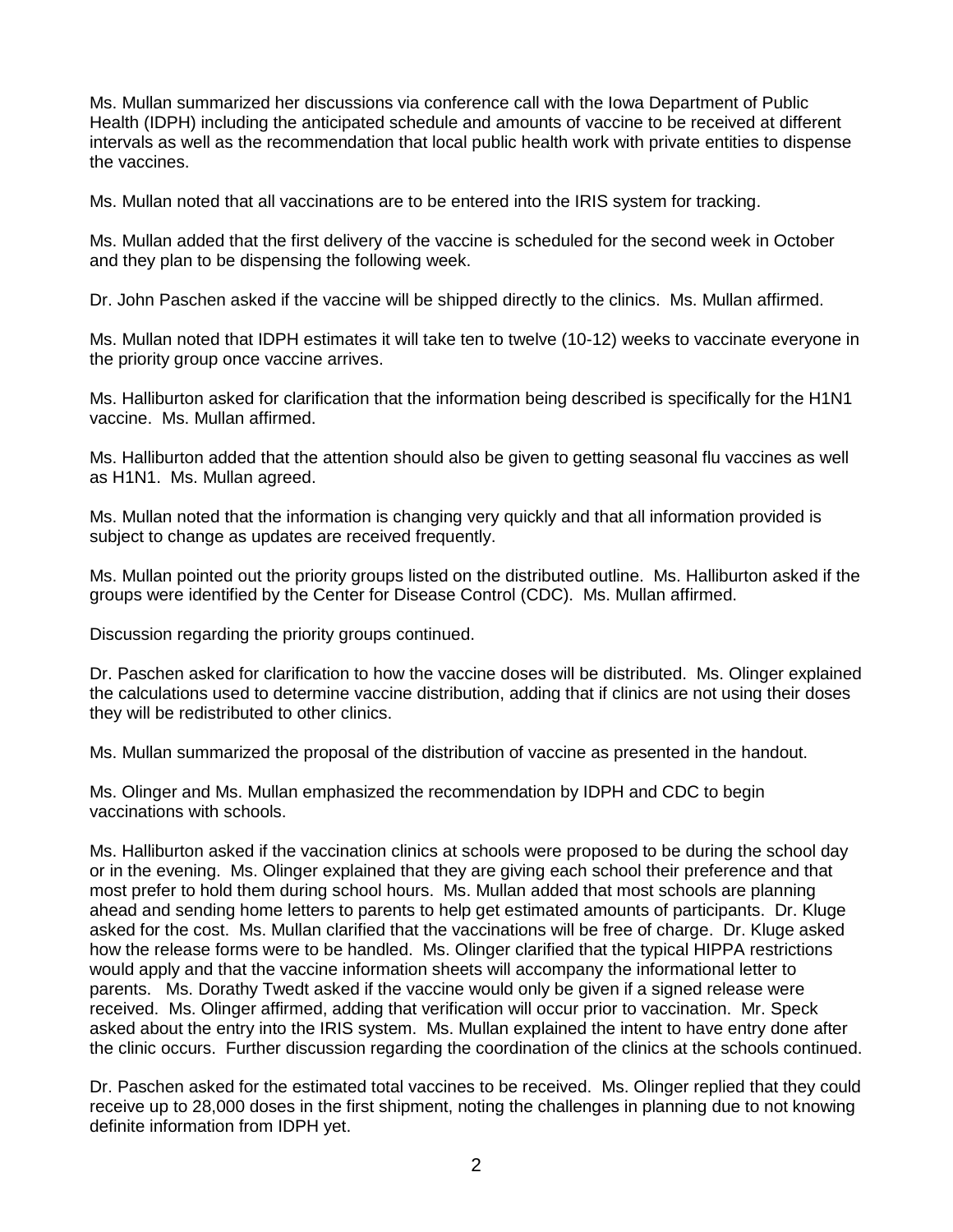Dr. Paschen asked how much lead time will be given to clinics. Ms. Olinger replied that it is still unclear and that shipments will begin in October. Further discussion about the potential problems with vaccine amounts received for mass clinics and the need for patience and flexibility continued.

Ms. Halliburton commented that the information presented is the most current available and that it changes very quickly.

Ms. Mullan described the mass clinics planned as well as the distribution proposed to hospitals and medical clinics for employees.

Ms. Mullan described the proposed point of distribution (POD) sites.

Mr. Speck described an example scenario regarding where someone could go for a vaccination. Ms. Mullan clarified that people seeking vaccination can go to any clinic.

Dr. Paschen and Ms. Mullan discussed the list of providers receiving vaccine.

Dr. Paschen asked if people could receive a vaccine if they are from another county or are uninsured or are not legal citizens. Ms. Mullan affirmed, clarifying that everyone can receive a vaccination.

The Board and Ms. Olinger discussed the priority groups including example scenarios.

Ms. Halliburton asked about the redistribution of unused vaccine to and from other counties. Ms. Mullan and Ms. Olinger described the excellent communication amongst counties as well as IDPH and the plan to redistribute the unused vaccine to places in need.

Ms. Halliburton requested explanation of the tracking requirements of those infected with H1N1. Ms. Olinger clarified that the IDPH and CDC only track hospitalizations and deaths. Further discussion regarding the testing of potential cases of H1N1 continued.

Ms. Halliburton noted the strong concern from people regarding the flu.

Dr. Paschen described the signs and symptoms of the H1N1 flu he has observed at the clinic as well as the treatment being given to those in high risk groups.

Ms. Olinger described the risk of the virus mutating and the need to vaccinate to prevent this from occurring. Further discussion about the benefits of vaccinations continued.

Dr. Pachen pointed out that this virus is not new and there may be more immunity that originally thought.

Ms. Mullan distributed copies of liability forms that will be signed by volunteers. The forms are on file as part of the official record in the Story County Health Department. Ms. Mullan summarized the liability waiver. Ms. Halliburton noted that she will forward the form to the County's legal counsel for review.

Ms. Mullan also distributed the draft provider agreement from IDPH and explained that the provider list it can be changed daily and that the language in the agreement is not negotiable with IDPH and is typical. Ms. Mullan added that the license number used is that of the Board member that is a doctor, which in this case would be Dr. Paschen.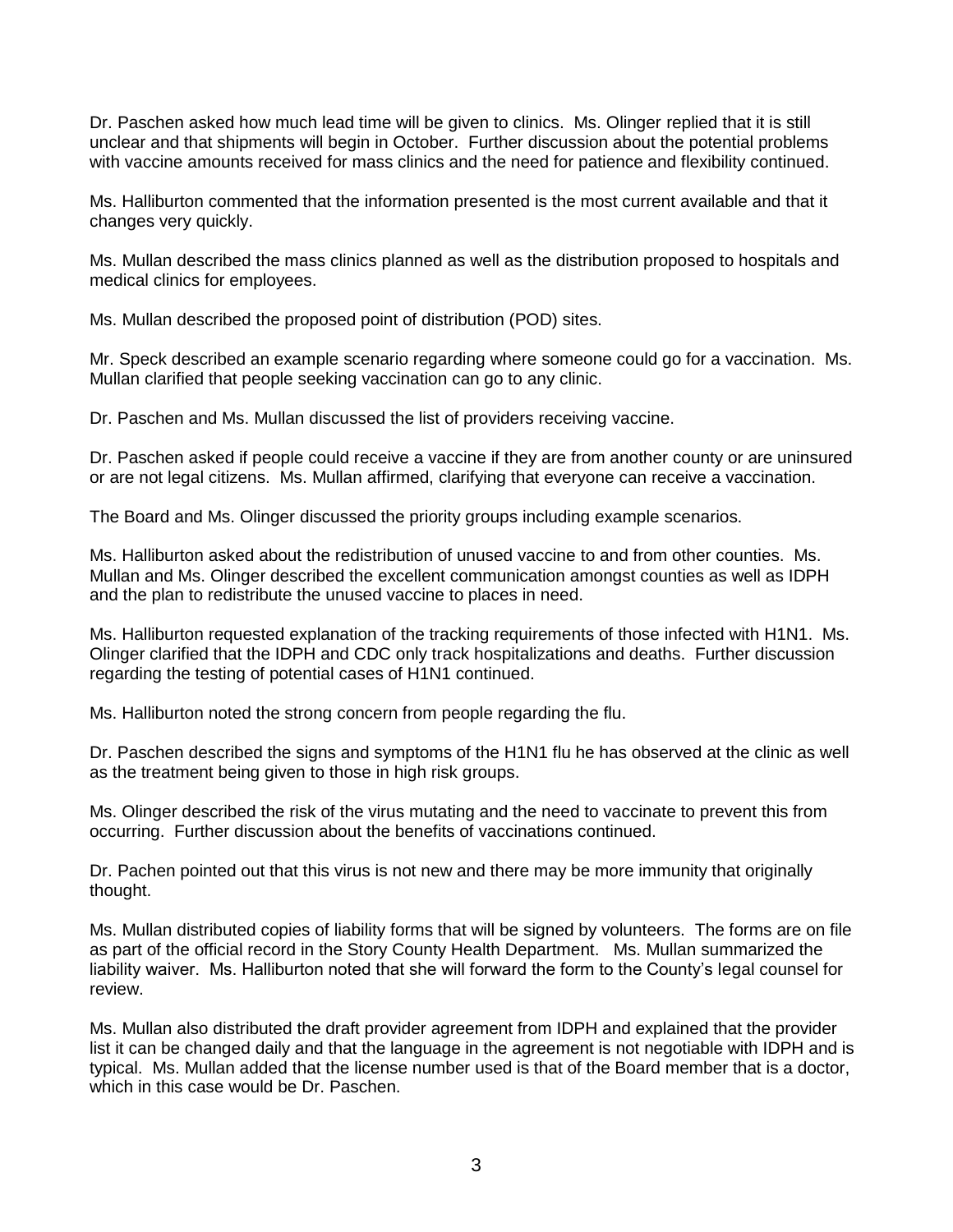Dr. Paschen agreed, adding that the added measure would be beneficial to keep control over the vaccine and enforce the proper distribution.

Ms. Mullan described the memorandum of understandings with providers and the speed required in which to return them back to the state.

Ms. Halliburton clarified that the reimbursement rates are what the grant is provided to cover. Ms. Mullan affirmed, adding that they cannot charge for the vaccine at a mass clinic, but the administration fee can be charged and is what the grant reimbursement is intended for. Further discussion and clarification about the administration fees, procedures, grant funding continued.

Dr. Kluge asked if the release was requested by the manufacturer of the vaccines and if it had been required previously. Ms. Olinger and Dr. Paschen clarified that the manufacturer is not liable due to federal laws protecting them, adding that the release is affirming that the information about the vaccine was provided to the person and that they agree to be vaccinated.

Ms. Mullan reiterated that communication is very important and that the flu hotline is available as well as the website.

Ms. Mullan suggested that a press release be issued outlining the plan of distribution as well as the providers. Dr. Kluge suggested that it be emphasized that the priority groups are chosen by IDPH and the CDC.

Dr. Paschen added that if McFarland runs a clinic the information is posted on their website as well.

Ms. Halliburton emphasized the importance of providing the same accurate information through all forms of communication.

Ms. Mullan reported on the pandemic planning committee that has met recently and that they will implement the plan.

### **STAFF COMMENTS:**

None.

#### **BOARD COMMENTS:**

Ms. Halliburton distributed and commented on a publication from Polk County that promotes the new Heartland Senior Services transit service to the University of Iowa clinics.

Ms. Halliburton added that another special meeting will be scheduled to review job descriptions.

Ms. Mullan asked for confirmation from the Board that she may proceed as outlined.

Dr. Paschen expressed his concern that the outlined plan is not the best way to distribute the vaccine and that he has conveyed his concerns previously. Dr. Paschen summarized his view that the vaccine should be distributed by the Public Health Department.

Ms. Mullan and Ms. Olinger acknowledged Dr. Paschen's preference, adding that they are following the guidance of the CDC and IDPH and have planned according to those guidelines provided.

**ADJOURNMENT:** 6:05 p.m Speck / Paschen (MCU)